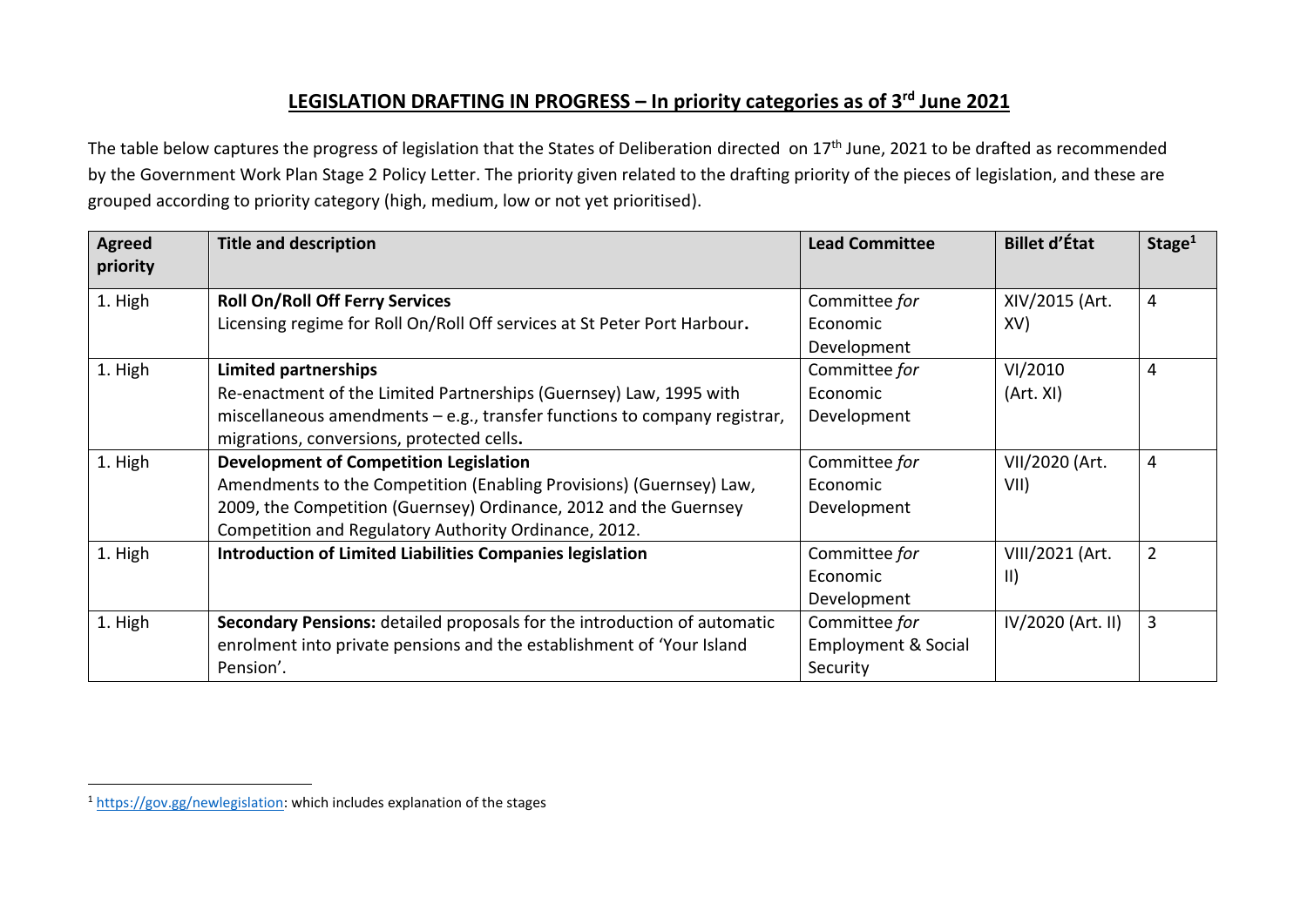| <b>Agreed</b><br>priority | <b>Title and description</b>                                                                                                                                                                                                                                                                                                                                                                                                                                                                                                                                                                                                                                                              | <b>Lead Committee</b>                                       | <b>Billet d'État</b>   | Stage <sup>1</sup>      |
|---------------------------|-------------------------------------------------------------------------------------------------------------------------------------------------------------------------------------------------------------------------------------------------------------------------------------------------------------------------------------------------------------------------------------------------------------------------------------------------------------------------------------------------------------------------------------------------------------------------------------------------------------------------------------------------------------------------------------------|-------------------------------------------------------------|------------------------|-------------------------|
| 1. High                   | <b>Proposals for a new Discrimination Ordinance</b><br>1. Preparation of an Ordinance under the Prevention of Discrimination<br>(Enabling Provisions) (Bailiwick of Guernsey) Law, 2004 in relation to the<br>prevention of discrimination on the grounds of disability, carer status, race,<br>sexual orientation, religious belief (subject to policy work in respect of<br>exemptions regarding sexual orientation and religious belief). States<br>resolved that this should be enacted in 2022.<br>2. Amendment of the Sex Discrimination (Employment) (Guernsey)<br>Ordinance, 2005 to ensure it aligns with the new Discrimination Ordinance<br>(section 10 of the Policy Letter). | Committee for<br><b>Employment &amp; Social</b><br>Security | XV/2020 (Art.<br>XV)   | 3                       |
|                           | 3. Repeal of discriminatory provisions relating to women in specified pieces<br>of legislation (section 9.5 of the Policy Letter).                                                                                                                                                                                                                                                                                                                                                                                                                                                                                                                                                        |                                                             |                        |                         |
| 1. High                   | <b>Proposals for a new Discrimination Ordinance</b><br>Amendment of the Employment & Discrimination Tribunal (Guernsey)<br>Ordinance, 2005 to require Tribunal Chairs to be legally qualified (section<br>7.4.3. of the Policy Letter).                                                                                                                                                                                                                                                                                                                                                                                                                                                   | Committee for<br><b>Employment &amp; Social</b><br>Security | XV/2020 (Art.<br>XV)   | $\overline{\mathbf{4}}$ |
| 1. High                   | <b>Building a Better Future: Children's Health and Education</b><br>Amendment of the Family Allowances (Guernsey) Law, 1950 to impose<br>household income limit of £120,000 and to introduce a cut off in respect of<br>eligibility when the child of the family turns 18. Amendments to have effect<br>from 1st September, 2021.                                                                                                                                                                                                                                                                                                                                                         | Committee for<br>Employment & Social<br>Security            | XVI/2020 (Art.<br>XIV) | 3                       |
| 1. High                   | <b>Capacity Law</b><br>Secondary legislation is required in order to implement the different parts<br>of the Law.                                                                                                                                                                                                                                                                                                                                                                                                                                                                                                                                                                         | Committee for Health<br>& Social Care                       | VII/2016<br>(Art. III) | $\overline{2}$          |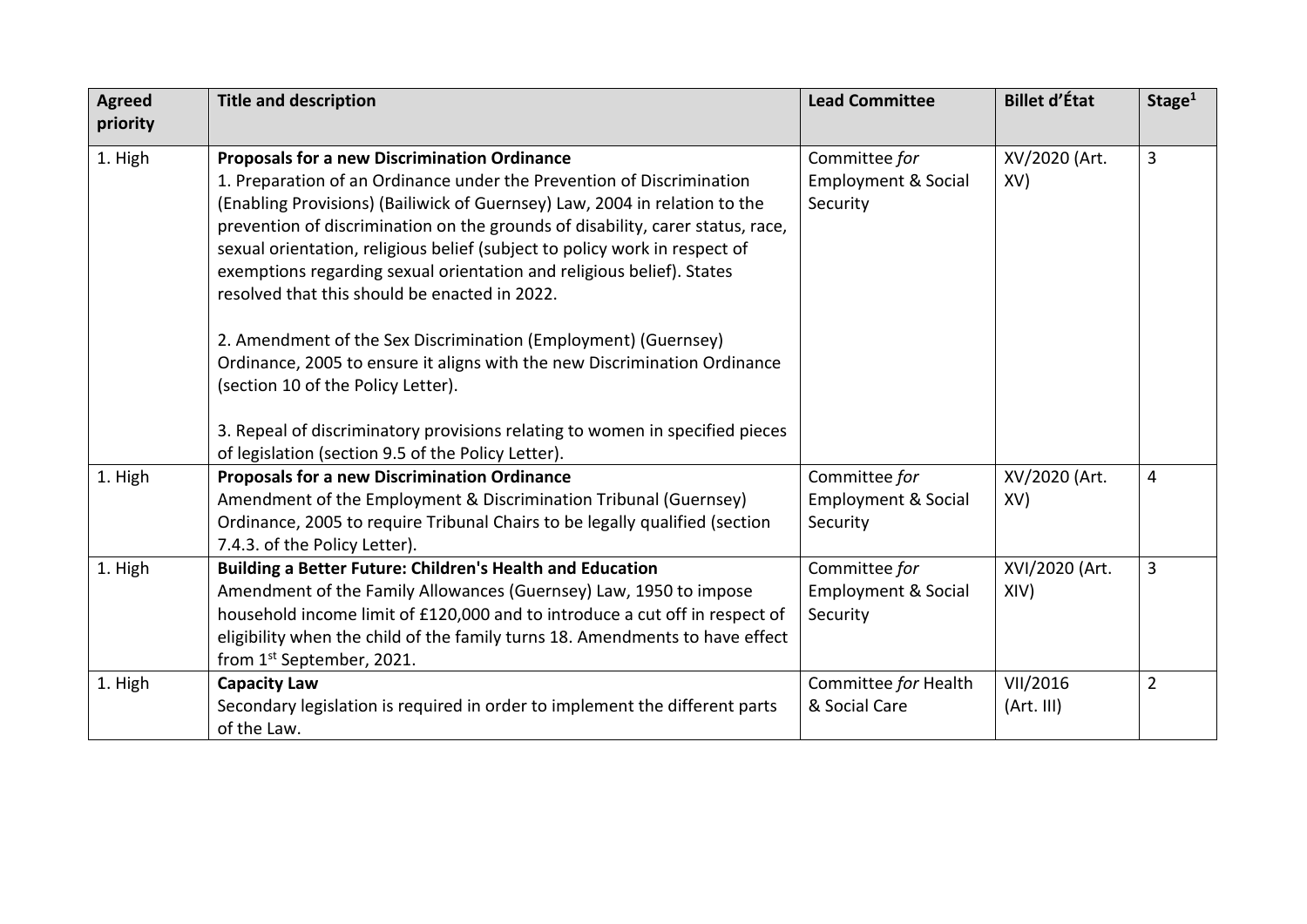| <b>Agreed</b> | <b>Title and description</b>                                                | <b>Lead Committee</b> | <b>Billet d'État</b> | Stage <sup>1</sup> |
|---------------|-----------------------------------------------------------------------------|-----------------------|----------------------|--------------------|
| priority      |                                                                             |                       |                      |                    |
| 1. High       | Organ donation - soft opt out scheme                                        | Committee for Health  | XV/2018 (Art.        | $\overline{2}$     |
|               | Law has been approved but secondary legislation is required to implement    | & Social Care         | XIV)                 |                    |
|               | the Law.                                                                    |                       |                      |                    |
| 1. High       | <b>Parole legislation</b>                                                   | Committee for Home    | V/2005 (Art. VII)    | $\overline{4}$     |
|               | Ordinance under the Parole (Guernsey) Law, 2009.                            | <b>Affairs</b>        |                      |                    |
| 1. High       | <b>Sexual Offences</b>                                                      | Committee for Home    | XIII/2011 (Art.      | $\overline{2}$     |
|               | Secondary legislation.                                                      | <b>Affairs</b>        | IX)                  |                    |
| 1. High       | <b>Environmental pollution</b>                                              | Committee for the     | XXI/2012 (Art.       | $\overline{4}$     |
|               | Amendment of the Environmental Pollution (Guernsey) Law, 2004; water        | Environment &         | VI)                  |                    |
|               | standards; exemptions from the Food and Environmental Protection Act for    | Infrastructure        |                      |                    |
|               | certain deposits in sea.                                                    |                       |                      |                    |
| 1. High       | <b>Register of driving instructors</b>                                      | Committee for the     | XXVI/2014 (Art.      | $\overline{4}$     |
|               | Legislation to provide for a register of driving instructors and subsequent | Environment &         | XI)                  |                    |
|               | amendments to the Driving Licences (Guernsey) Ordinance, 1995.              | Infrastructure        |                      |                    |
| 1. High       | Proposed introduction of a general housing law                              | Committee for the     | XIII/2020 (Art.      | 4                  |
|               | Introduction of enabling legislation to allow for the regulation of the     | Environment &         | VI)                  |                    |
|               | Island's housing other than control of occupation. Amendment of other       | Infrastructure        |                      |                    |
|               | legislation relevant to housing standards.                                  |                       |                      |                    |
| 1. High       | <b>Reform of the Matrimonial Causes Law</b>                                 | Policy & Resources    | V/2020 (Art. I)      | 3                  |
|               | Reform of the law relating to divorce, annulment and judicial separation of | Committee             |                      |                    |
|               | marriage.                                                                   |                       |                      |                    |
| 1. High       | <b>GFSC law revision project</b>                                            | Policy & Resources    | XVIII/2015 (Art.     | 6                  |
|               | Enact new Insurance Business and Insurance Managers and Intermediaries      | Committee             | V)                   |                    |
|               | Ordinances.                                                                 |                       |                      |                    |
| 1. High       | Budget for 2021 - economic substance requirements                           | Policy & Resources    | 2020/XXVI (Art.      | 4                  |
|               | Proposition 20A. To declare that Economic Substance Requirements for        | Committee             | I)                   |                    |
|               | entities carrying on or undertaking relevant activities as set out by the   |                       |                      |                    |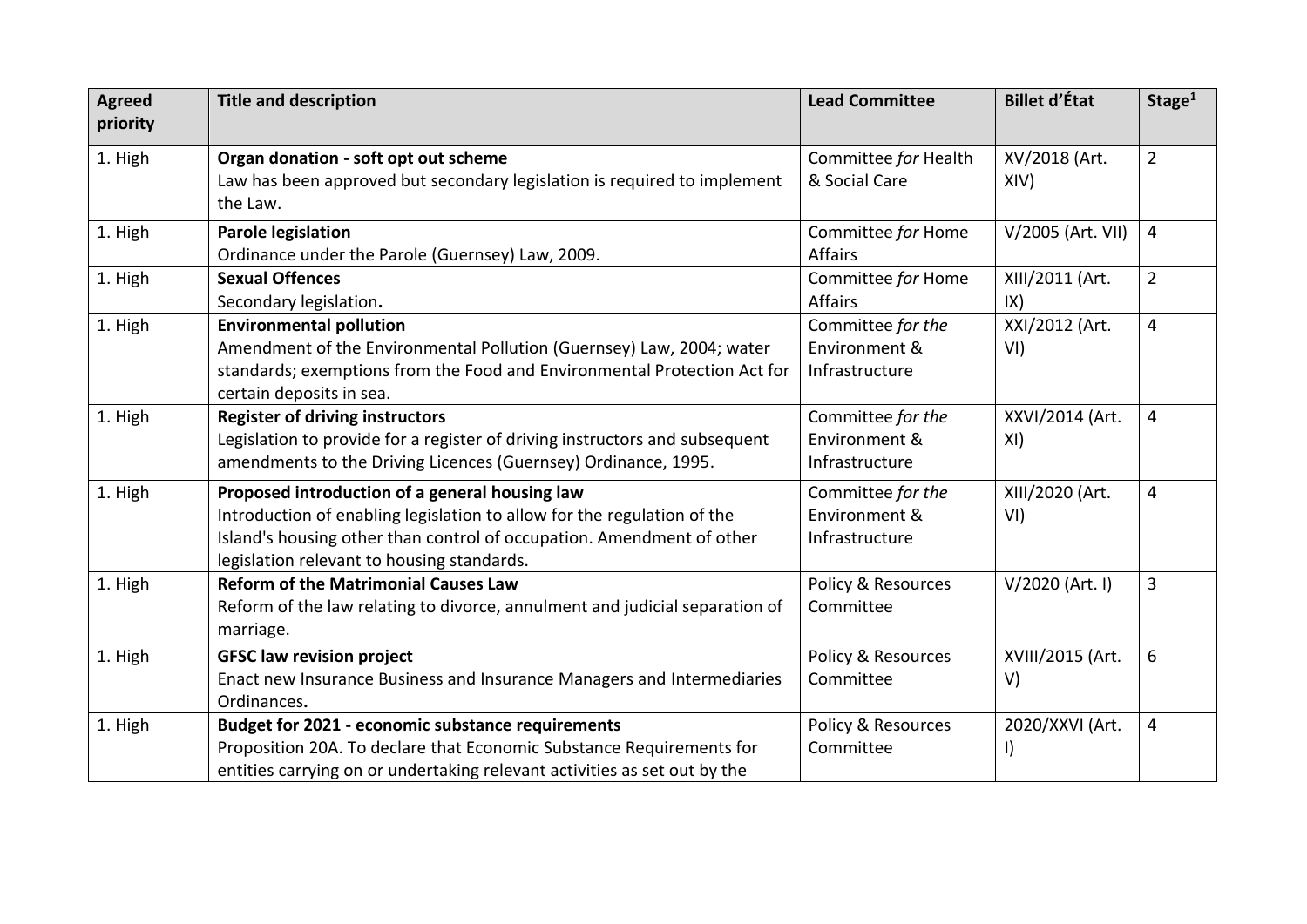| <b>Agreed</b><br>priority | <b>Title and description</b>                                                                                                                                                                                                                                                                                                                                                             | <b>Lead Committee</b>                                                      | <b>Billet d'État</b>    | Stage <sup>1</sup> |
|---------------------------|------------------------------------------------------------------------------------------------------------------------------------------------------------------------------------------------------------------------------------------------------------------------------------------------------------------------------------------------------------------------------------------|----------------------------------------------------------------------------|-------------------------|--------------------|
|                           | OECD are specified for the purposes of the Income Tax Law as an<br>international tax measure.                                                                                                                                                                                                                                                                                            |                                                                            |                         |                    |
| 1. High                   | Use of money in dormant accounts<br>Establishment of a statutory scheme to require the transfer of balances in<br>dormant bank accounts in the Bailiwick to a statutory central fund called<br>the Bailiwick Dormant Accounts Fund.                                                                                                                                                      | Policy & Resources<br>Committee                                            | IV/2021 (Art. V)        | 3                  |
| 1. High                   | <b>Credit and finance legislation</b><br>Repeal of the Registration of Non-Regulated Financial Services Businesses<br>(Bailiwick of Guernsey) Law, 2008 and the preparation of a new Credit and<br>Finance Law.                                                                                                                                                                          | Policy & Resources<br>Committee; Committee<br>for Economic<br>Development. | IV/2021 (Art. VI)       | 3                  |
| 1. High                   | Future Governance and operation of the Seized Asset Fund<br>Legislation to put the seized asset arrangements on a statutory footing.                                                                                                                                                                                                                                                     | Policy & Resources<br>Committee; Committee<br>for Home Affairs             | VIII/2021 (Art.<br>V)   | 3                  |
| 2. Medium                 | <b>Proposals for a new Discrimination Ordinance</b><br>Preparation of legislation outlining the powers and functions of the<br>statutory official who will lead the Employment and Equal Opportunities<br>Service and to amend existing employment and discrimination legislation in<br>order to transfer any relevant powers to that official (section 7.4.2. of the<br>Policy Letter). | Committee for<br><b>Employment &amp; Social</b><br>Security                | XV/2020 (Art.<br>XV)    | 3                  |
| 2. Medium                 | <b>Adoption</b><br>Repeal of the Adoption (Guernsey) Law, 1960 and all relevant legislation<br>relating to adoption to be replaced by new legislation based on the<br>provisions of the Adoption and Children Act 2002.                                                                                                                                                                  | Committee for Health<br>& Social Care                                      | VII/2016 (Art. V)       | 4                  |
| 2. Medium                 | Health and Care Regulation in the Bailiwick<br>Bailiwick wide enabling Law to establish, amongst other things, an<br>independent Commission to regulate health and care provision.                                                                                                                                                                                                       | Committee for Health<br>& Social Care                                      | III/2019 (Art. V)       | 4                  |
| 2. Medium                 | People working with children and vulnerable adults:<br>Vetting and barring scheme.                                                                                                                                                                                                                                                                                                       | Committee for Home<br>Affairs                                              | XXIV/2009 (Art.<br>XII) | 3                  |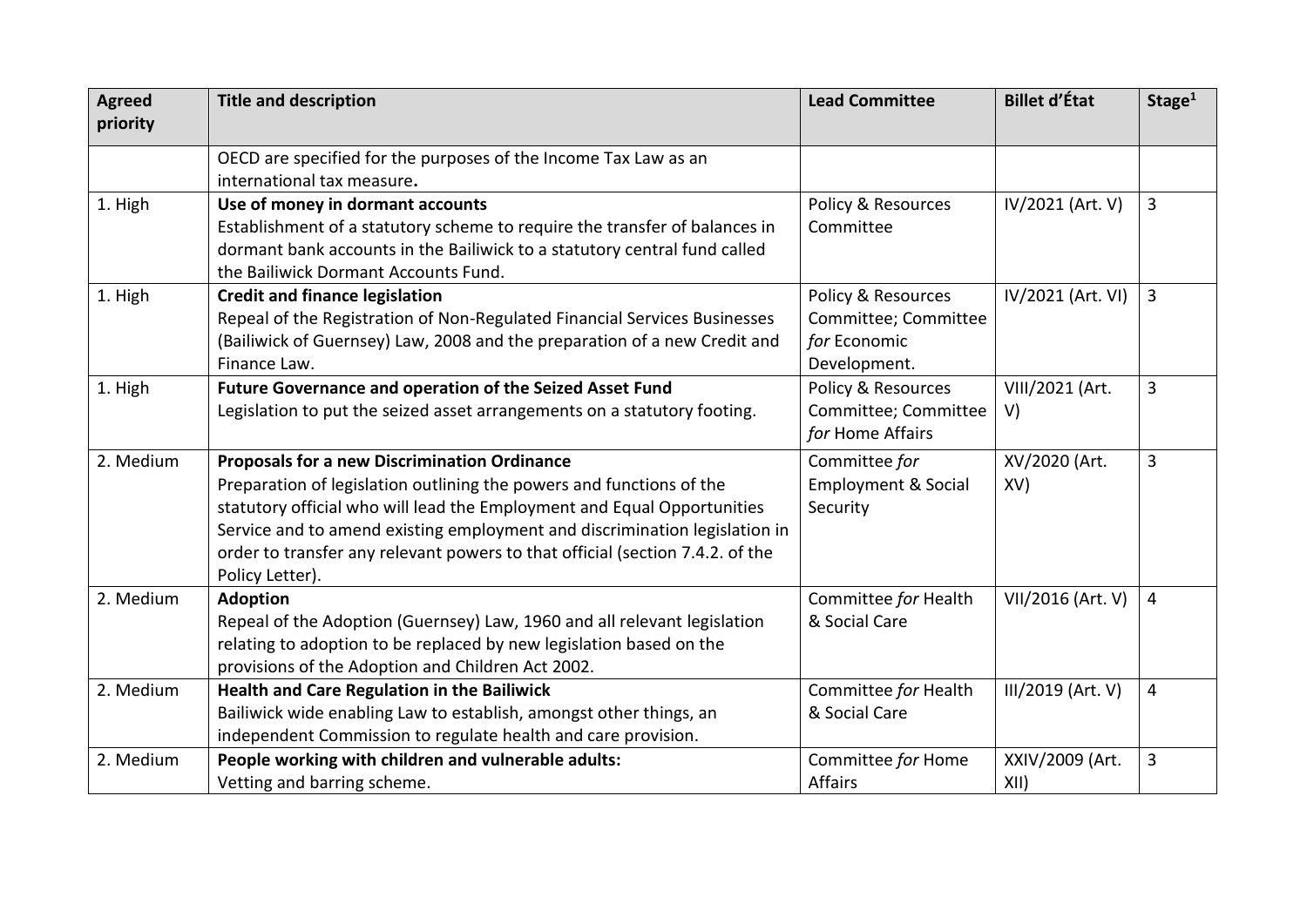| <b>Agreed</b><br>priority | <b>Title and description</b>                                                                                                                                                                                                                                          | <b>Lead Committee</b>                                       | <b>Billet d'État</b>      | Stage <sup>1</sup> |
|---------------------------|-----------------------------------------------------------------------------------------------------------------------------------------------------------------------------------------------------------------------------------------------------------------------|-------------------------------------------------------------|---------------------------|--------------------|
| 2. Medium                 | <b>Terrorism</b><br>New offences based on Terrorism Act 2006.                                                                                                                                                                                                         | Committee for Home<br><b>Affairs</b>                        | XVIII/2006 (Art.<br>XIII) | $\overline{2}$     |
| 2. Medium                 | Terrorist financing, money laundering and weapons proliferation<br>Legislation equivalent to the provisions of schedule 7 of the UK Counter<br>Terrorism Act 2008.                                                                                                    | Committee for Home<br><b>Affairs</b>                        | XV/2013 (Art. X)          | $\overline{4}$     |
| 2. Medium                 | <b>Animal Welfare Legislation</b><br>Ordinance required for welfare of animals during international transport,<br>regulation of professions and responsibilities and liabilities of animal<br>owners.                                                                 | Committee for the<br>Environment &<br>Infrastructure        | III/2003<br>(Art. VI)     | $\overline{4}$     |
| 2. Medium                 | <b>On-Island Integrated Transport strategy</b><br>Resolution 10 - requirement to pass a theory test before driving on the<br>road as a provisional driving licence holder                                                                                             | Committee for the<br>Environment &<br>Infrastructure        | IX/2014 (Art. VI)         | $\overline{4}$     |
| 3. Low                    | <b>Regulation of utilities</b><br>Remove postal services and electricity regulation by the Guernsey<br>Competition and Regulatory Authority; amend Post Office and Electricity<br>Laws to enable the CED to regulate those utilities.                                 | Committee for<br>Economic<br>Development                    | III/2016 (Art.<br>XVII)   | $\overline{2}$     |
| 3. Low                    | Diffuse Mesothelioma Payment Scheme<br>Introduction of a statutory Diffuse Mesothelioma Payment Scheme.                                                                                                                                                               | Committee for<br><b>Employment &amp; Social</b><br>Security | XI/2020 (Art. XII)        | $\overline{2}$     |
| 3. Low                    | <b>Proposals for a new Discrimination Ordinance</b><br>Rules of Procedure for the Employment and Discrimination Tribunal by<br>Order under the provisions of paragraph 3 of the Schedule to the<br>Employment and Discrimination Tribunal (Guernsey) Ordinance, 2005. | Committee for<br><b>Employment &amp; Social</b><br>Security | XV/2020 (Art.<br>XV)      | $\overline{2}$     |
| 3. Low                    | Sale of knives to under-18's<br>Amend the Police Powers and Criminal Evidence (Bailiwick of Guernsey)<br>Law, 2003 and the Criminal Justice (Miscellaneous Provisions) (Bailiwick of<br>Guernsey) Law, 2006.                                                          | Committee for Home<br>Affairs                               | XI/2008 (Art.<br>XVIII)   | $\overline{4}$     |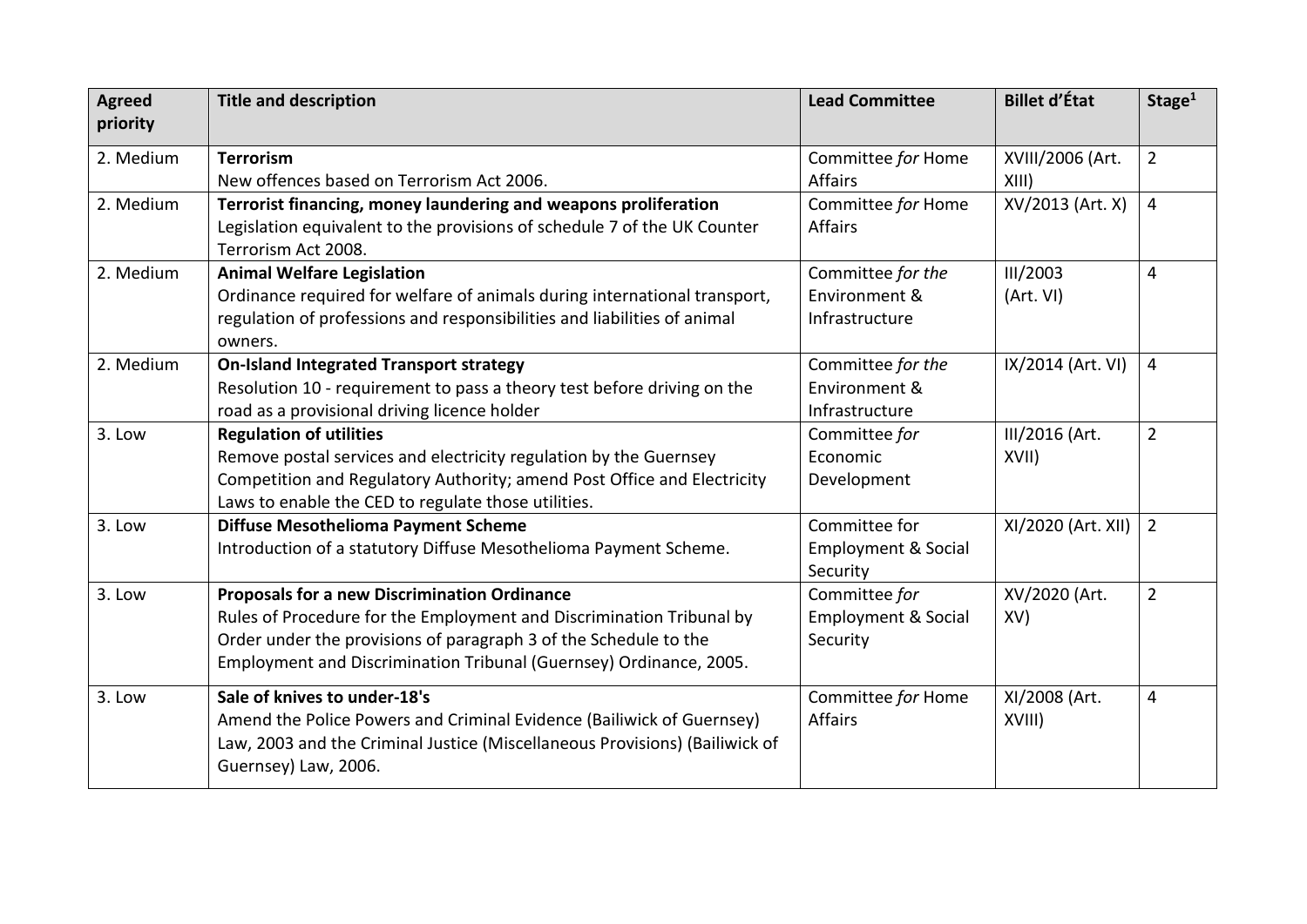| <b>Agreed</b><br>priority | <b>Title and description</b>                                                    | <b>Lead Committee</b>         | <b>Billet d'État</b> | Stage <sup>1</sup> |
|---------------------------|---------------------------------------------------------------------------------|-------------------------------|----------------------|--------------------|
|                           |                                                                                 |                               |                      |                    |
| 3. Low                    | <b>Domestic Abuse Strategy</b>                                                  | Committee for Home            | XXI/2009 (Art.       | $\overline{4}$     |
|                           | Amend the Domestic Proceedings and Magistrates Court (Guernsey) Law,            | <b>Affairs</b>                | IV)                  |                    |
|                           | 1988 Law to allow Court to hand down suspended sentences of                     |                               |                      |                    |
|                           | imprisonment for breaches of Domestic Violence Injunctions and to permit        |                               |                      |                    |
|                           | an individual contesting a breach of a Domestic Violence Injunctions to be      |                               |                      |                    |
|                           | remanded in custody.                                                            |                               |                      |                    |
| 3. Low                    | <b>Consumer Protection: Introduction of statutory consumer protection</b>       | Committee for Home            | III/2016 (Art.       | 3                  |
|                           | powers                                                                          | Affairs                       | XIX)                 |                    |
|                           | Preparation of Ordinance under the Trading Standards (Enabling Provisions)      |                               |                      |                    |
|                           | (Guernsey) law, 2009.                                                           |                               |                      |                    |
| 3. Low                    | <b>On-Island Integrated Transport strategy</b>                                  | Committee for the             | X/2014 (Art. VI)     | $\overline{3}$     |
|                           | Extensive legislative proposals (e.g., presumed liability, speed limit review,  | Environment &                 |                      |                    |
|                           | motorcycle licensing requirements, amendments to theory tests, etc.)            | Infrastructure                |                      |                    |
| 3. Low                    | <b>Genetically modified crops</b>                                               | Committee for the             | XXV/2003 (Art.       | $\overline{2}$     |
|                           | Legislation to regulate.                                                        | Environment &                 | XI)                  |                    |
|                           |                                                                                 | Infrastructure                |                      |                    |
| 3. Low                    | <b>Residential On-Street Parking</b>                                            | Committee for the             | XIV/2015 (Art.       | $\mathbf{3}$       |
|                           | Ordinance under the Road Traffic (Parking Fees and Charges) (Enabling           | Environment &                 | XIX)                 |                    |
|                           | Provisions) (Guernsey) Law, 2009 to provide for parking permits.                | Infrastructure                |                      |                    |
| 3. Low                    | <b>States Official Gazette</b>                                                  | <b>Policy &amp; Resources</b> | XIX/2011 (Art.       | $\overline{4}$     |
|                           | Simplification of legislative requirements for Gazette Officielle publications. | Committee                     | XI)                  |                    |
| 3. Low                    | <b>Court of Appeal</b>                                                          | Policy & Resources            | XIX/2011 (Art.       | 6                  |
|                           | Amendments to the Court of Appeal (Guernsey) Law, 1961                          | Committee                     | XII)                 |                    |
| 3. Low                    | <b>Transformation of Income Tax and Contributions Services</b>                  | <b>Policy &amp; Resources</b> | XI/2018 (Art. III)   | $\overline{4}$     |
|                           | To develop a single service for the collection of Income Tax and Social         | Committee                     |                      |                    |
|                           | Security Contributions; to establish the office of Director of Revenue          |                               |                      |                    |
|                           | Services and transfer functions of the Director of Income Tax and the           |                               |                      |                    |
|                           | operational contributions responsibilities of the Committee for                 |                               |                      |                    |
|                           | Employment & Social Security and the Administrator of the Social Insurance      |                               |                      |                    |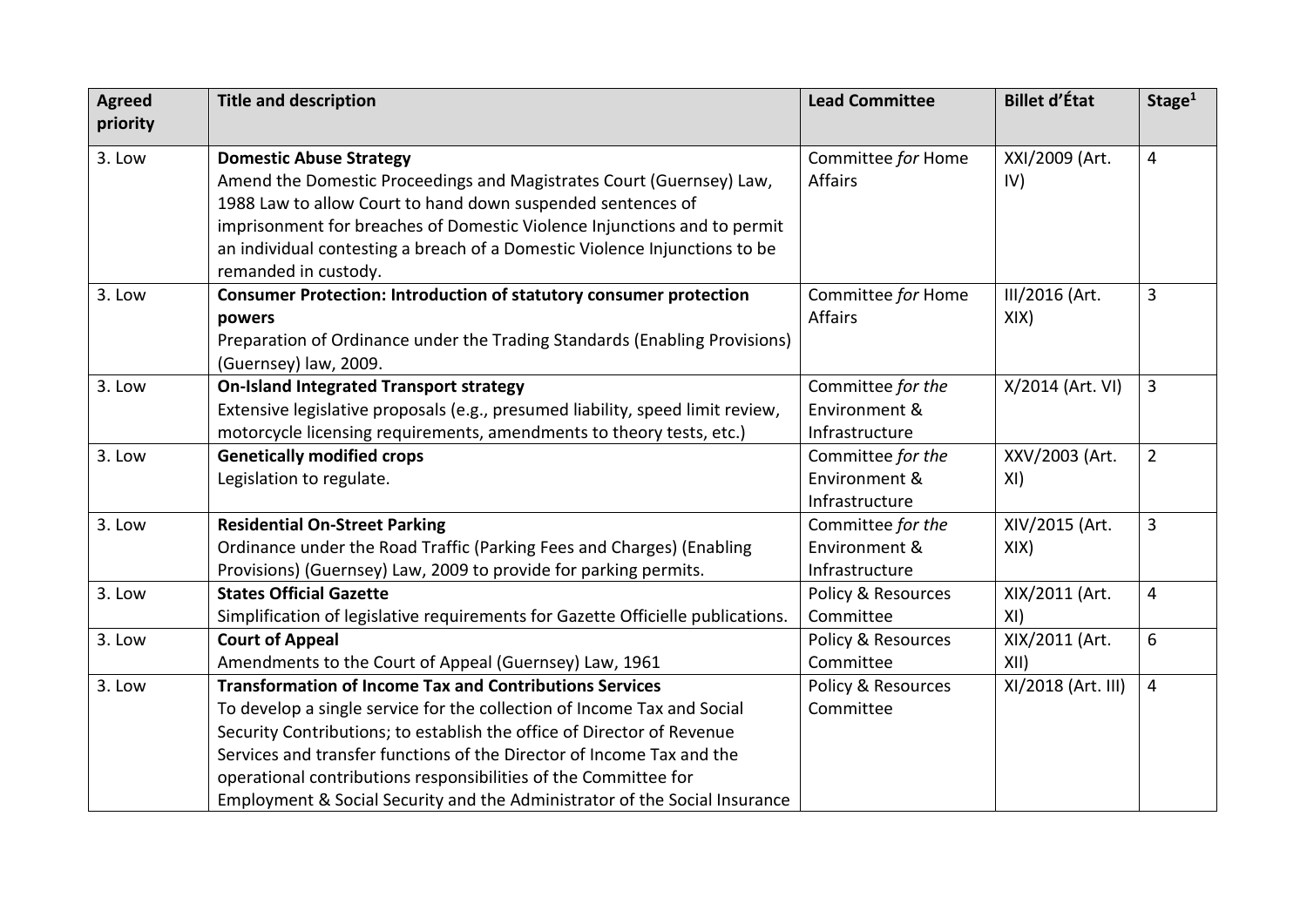| <b>Agreed</b><br>priority | <b>Title and description</b>                                                 | <b>Lead Committee</b>          | <b>Billet d'État</b> | Stage <sup>1</sup> |
|---------------------------|------------------------------------------------------------------------------|--------------------------------|----------------------|--------------------|
|                           |                                                                              |                                |                      |                    |
|                           | Law to that post.                                                            |                                |                      |                    |
|                           | Propositions 7, 9, 10, 11, 12 and 14.                                        |                                |                      |                    |
|                           |                                                                              |                                |                      |                    |
| 4. Not yet                | Control of the first sale and purchase of fish and shellfish landed in       | Committee for                  | VIII/2021 (Art. I)   | $\mathbf{1}$       |
| prioritised               | <b>Guernsey</b>                                                              | Economic                       |                      |                    |
|                           | Legislation to amend the Fishing Ordinance, 1987.                            | Development                    |                      |                    |
| 4. Not yet                | <b>Proposals for a new Discrimination Ordinance</b>                          | Committee for                  | XV/2020 (Art.        | $\mathbf 1$        |
| prioritised               | Amend existing employment and discrimination legislation to ensure that a    | <b>Employment &amp; Social</b> | XV)                  |                    |
|                           | consistent approach is taken to offering pre-complaint conciliation with     | Security                       |                      |                    |
|                           | regards its effect on suspending the time limit for registering complaints   |                                |                      |                    |
|                           | and to enable other relevant time limits to be amended as may be             |                                |                      |                    |
|                           | considered appropriate.                                                      |                                |                      |                    |
| 4. Not yet                | <b>Channel Islands lottery</b>                                               | Committee for Home             | XX/2014 (Art.        | $\mathbf{1}$       |
| prioritised               | New Ordinance under Gambling (Guernsey) Law, 1971 to permit other            | Affairs                        | XIII)                |                    |
|                           | forms of lottery and allocation of proceeds.                                 |                                |                      |                    |
| 4. Not yet                | Amendments to the legal framework relating to beneficial ownership of        | <b>Policy &amp; Resources</b>  | XI/2020 (Art. IX)    | $\overline{4}$     |
| prioritised               | legal persons                                                                | Committee                      |                      |                    |
|                           | Amendment to the Beneficial Ownership of Legal Persons (Guernsey) Law,       |                                |                      |                    |
|                           | 2017, the Foundations (Guernsey) Law, 2012, the Limited Partnerships         |                                |                      |                    |
|                           | (Guernsey) Law, 1995, the Companies (Guernsey) Law, 2008, the Limited        |                                |                      |                    |
|                           | Partnerships (Guernsey) Law, 2013 and the Income Tax (Guernsey) Law,         |                                |                      |                    |
|                           | 1975.                                                                        |                                |                      |                    |
| 4. Not yet                | King George the Fifth Memorial Playing Field Trust                           | Policy & Resources             | XVI/2020 (Art.       | $\mathbf 1$        |
| prioritised               | Preparation of a Law to create a statutory trust to consolidate the King     | Committee                      | XII)                 |                    |
|                           | George the Fifth Memorial Playing Field Trust and the Friends of KGV Trust,  |                                |                      |                    |
|                           | alter the definition of 'King George's Fields' to allow the commercial parts |                                |                      |                    |
|                           | of the trust property to be used as security, remove the Bailiff as Trustee  |                                |                      |                    |
|                           | and necessary and ancillary amendments.                                      |                                |                      |                    |